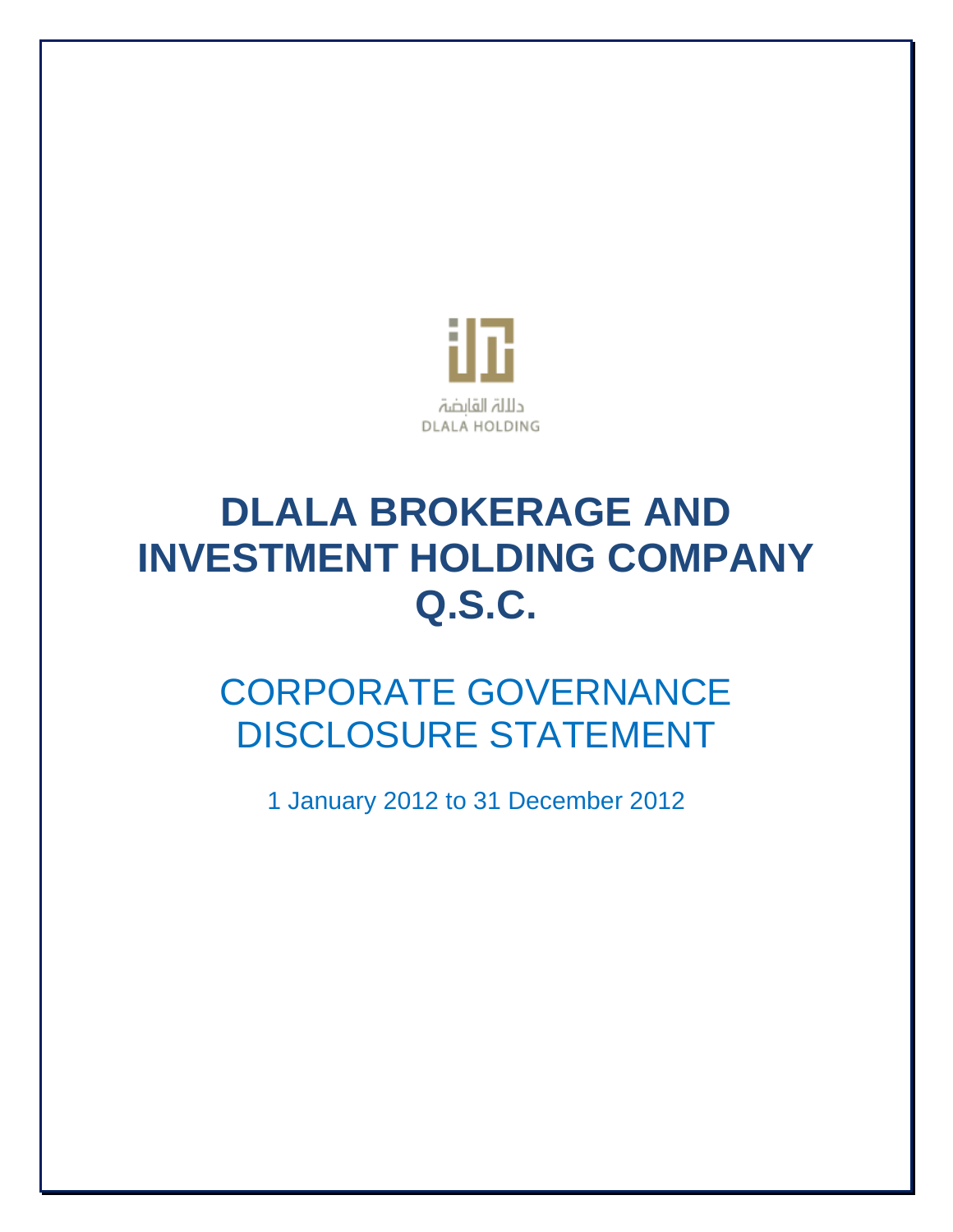#### **Statement on Corporate Governance**

The Fundamental governance principles that regulate the relationship between Dlala Brokerage and Investment Holding Company Q.S.C. ("Dlala") shareholders, management, employees and third parties, i.e. customers, legal authorities, suppliers and all types of individuals and institutions with whom Dlala does business are stipulated below:

#### *Integrity*

With regard to Dlala's activities and relationships with customers, employees, shareholders, legal authorities, institutions and organizations, Dlala remains committed to the principle of integrity.

#### *Credibility*

Aware that confidence relies at the heart of business success, Dlala provides customers, shareholders, employees and legal authorities with clear, comprehensive and accurate information and offers timely and excellent services.

#### *Compliance*

Dlala is committed to abiding all laws, regulations and standards.

#### *Confidentiality*

Dlala does not share any information or details on transactions concerning shareholders, employees, suppliers and business partners and above all personal information regarding customers, with any person or institution, except with those authorities with which the sharing of information is permitted or required by laws and regulations.

#### *Transparency*

Except for information that is deemed a commercial secret and not yet disclosed to the public, Dlala discloses to the public financial and non-financial information promptly, accurately, thoroughly, comprehensively and in a way easy to interpret and to access.

Dlala management strives to establish transparent and close communication with the shareholders. The primary objective is to make Dlala shares an attractive and predictable investment vehicle for existing shareholders as well as for potential investors. To this purpose, Dlala's management implements strategic plans and announces results in accordance with generally accepted accounting principles and provisions of relevant legislation in a comprehensive, fair, accurate and timely manner.

Effective Corporate Governance is an important part of our identity. Accordingly, we ensure the responsible, value-driven management and control of Dlala through our system of corporate governance. The guiding framework for this is provided by the Corporate Governance Code for public listed entities, issued by the Qatar Financial Market Authority ("QFMA CGC") on 27 January 2009; whilst general reference is also drawn from other applicable laws and regulations of the State of Qatar and the Qatar Exchange.

The Corporate Governance Disclosure Statement highlights key components of the governance system as designed and implemented in Dlala for the reporting period from 1 January 2012 to 31 December 2012.

#### **Shareholders**

Dlala maintains an open and transparent dialogue with its shareholders. The Annual General Assembly was held on 18 March 2012, during which the following resolutions were approved: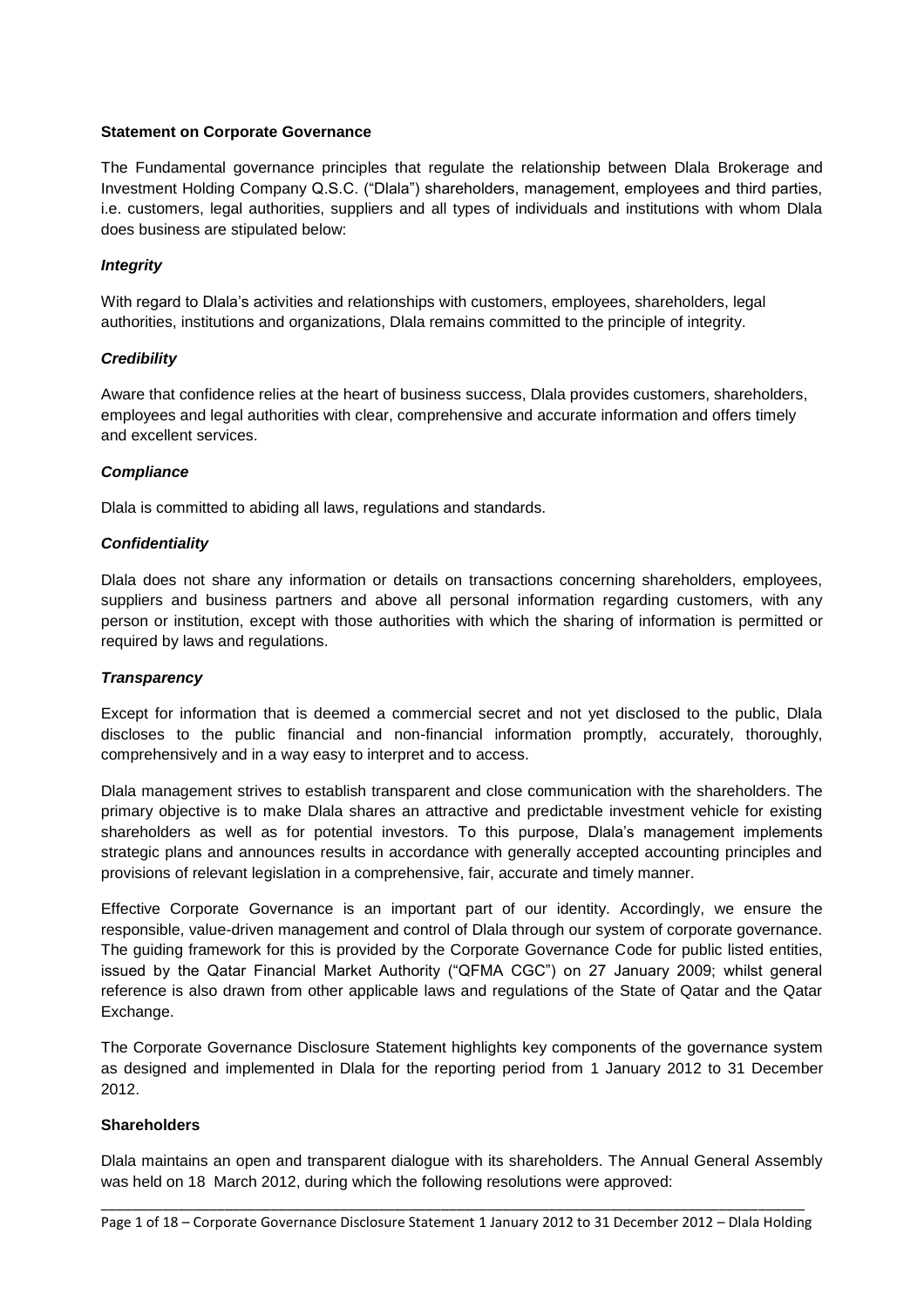- Presentation of the Board of Directors report on the activities of the Company financial status for the fiscal year ended on  $31<sup>st</sup>$  of December 2011 and future plans.
- Presentation of the External Auditors report on the balance sheet and Income Statement of the Company for the fiscal year ended on  $31<sup>st</sup>$  December 2011.
- Discuss and approve the balance sheet and income statement for Dlala Holding for the fiscal year ended on 31<sup>st</sup> December 2011.
- Approval of recommendations and suggestions from the Board of Directors regarding cash dividends of 10% (One Riyal per share).
- Absolve the Chairman and Members of The Board of Directors from all responsibilities for the fiscal year ended on  $31<sup>st</sup>$  December 2011, and fixing of their remunerations.
- **•** Present Corporate Governance Report for 2011.
- Appoint the External Auditors for fiscal year 2012 and approve their fees.

The Company also held Extra Ordinary General Assembly on 25 March and approved the following resolution:

Changing article (28) of Article of Association to reduce number of incorporators' representatives to be 3 members instead of 4 members, the article will be:

"The board of directors assumes the management of the Company. The board consists of nine members elected by the shareholders' general assembly for a period of three years provided that 3 of them are representatives of the founders and the rest of the board shall be elected among the other shareholders".

The Articles of Association ("AoA") includes provisions to ensure the rights of shareholders are respected in a fair and equitable manner, and more specifically include provisions with regard to access to ownership records, calls for General Assembly meetings and propose agenda items, equal treatment of shareholders, the exercise of voting rights, method of voting for Board members, removal of Board members for being absent from Board meetings without reasonable excuse, dividend distribution and major decisions reserved for decision of the Extraordinary General Assembly.

#### **Major Shareholders**

The Articles of Association prescribe that the total shares that are owned by one shareholder may not exceed 5% of the total shares of the Company. This rule is applied through the registration system of Qatar Exchange. Dlala will continue to rely on the Qatar Exchange to obtain valid up-to-date record of shareholdings. As per the information obtained from Qatar Exchange dated 31 December 2012, no shareholder has exceeded the 5% limit. No shareholder agreements exist that require disclosure.

As on 31 December 2012, 90.36% of the total number of shares in the Company is held by Qatari Nationals (Individuals and Company) and 9.64% of the total number of shares is held by foreign investors.

#### **Board of Directors**

The Dlala Board is the primary governing body for Dlala. Its documented roles and responsibilities include supporting the management structure, setting and maintaining strategic direction, ensuring efficiency and effectiveness, enhancing public standing, maintaining integrity and accountability of the organization, being accountable and responsive to stakeholders and shareholders, regularly attending Board meeting and important related meetings, assisting in maintaining the mission and visions of Dlala,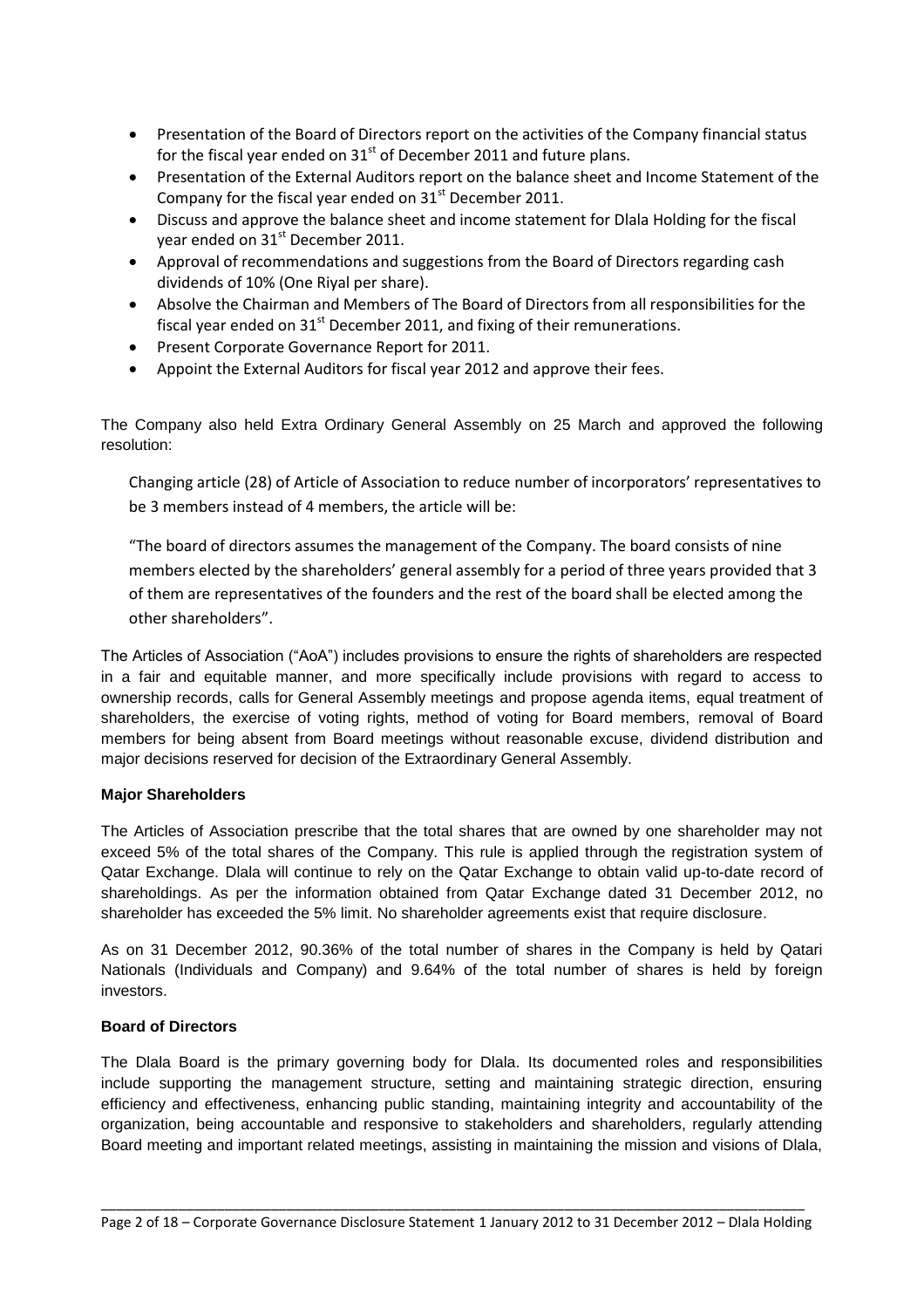discussing/ approving internal audit reports and appointing Internal Auditors and introducing ideas that would enhance the performance of the Company's operations including its subsidiaries.

Dlala Board has its own Board Charter which further details the roles and responsibilities of the Board; requirements related to Board meetings; Board committees established to assist the Board in carrying out its responsibilities; requirements for the Board to review its performance annually and consider changes to improve the effectiveness of the Board and/or its committees; requirements to separate the positions of the Chairman of the Board and the Chief Executive Officer; responsibilities of the Chairman of the Board, Vice Chairman of the Board, non-executive Board Members, Board Secretary, Chief Executive Officer and Senior Management; protocol for handling media communications and the Directors' code of conduct.

As per its AoA, the Dlala Board is currently composed of nine members elected by the shareholders' general assembly for a period of three years provided that 3 of them are representatives of the founders and the rest of the board shall be elected among the other shareholders. Changes in the nominated Board members by the incorporators have been formally documented.

The below table summarizes the status of the board members in addition to the number of shares they own :

|                                           |                                       |                                         | Corporate                                                                                | <b>Status</b>                       |
|-------------------------------------------|---------------------------------------|-----------------------------------------|------------------------------------------------------------------------------------------|-------------------------------------|
| <b>Name</b>                               | <b>Function</b>                       | Date of first<br>appointment            | represented                                                                              | Exec / non-exec /<br>Independent    |
| H.E. Rashid Ahmed<br>Al Mannai            | Chairman                              | April 2011<br>Resigned on<br>21/01/2013 | $---$                                                                                    | Non Executive<br>Independent        |
| Dr. Mohamed<br>Nasser Al Qahtani          | <b>Vice</b><br>Chairman               | April 2011                              | -----                                                                                    | Non Executive<br>Independent        |
| Mr. Abdul Rahman<br>Al Mana               | Member                                | April 2011                              | <b>Education and Health</b><br>Fund - Ministry of<br>Economy & Finance                   | Non Executive<br>Independent        |
| Ms. Moza Al Sulaiti                       | Member                                | April 2011                              | Pension Fund of the<br><b>General Retirement</b><br>and Social Insurance<br>Authority    | Non Executive<br>Independent        |
| Mr. Ahmed Al<br>Asmakh                    | Member<br>Managing<br><b>Director</b> | April 2011                              | $---$                                                                                    | Executive<br>Independent            |
| H.E. Sheikh Suhaim<br>Bin Khaled Al Thani | Member                                | April 2011                              |                                                                                          | Non Executive<br>Independent        |
| Mr. Ali Hussein<br>AlSada                 | Member                                | April 2011                              | $---$                                                                                    | Non Executive<br>Independent        |
| Mr. Waleed Al<br>Abdullah                 | Member                                | 13 August 2012                          | <b>Qatar Foundation for</b><br><b>Education, Science</b><br>and Community<br>Development | <b>Non Executive</b><br>Independent |
| Mr. Nasser Al<br>Sulaiti                  | Member                                | 15 October 2012                         | Investment Fund of<br><b>Armed Forces</b>                                                | Non Executive<br>Independent        |

Further details of our distinguished Board members are included in Annex 1 to this Report. The Board met 5 times during the reporting period

**Responsibilities of the Board**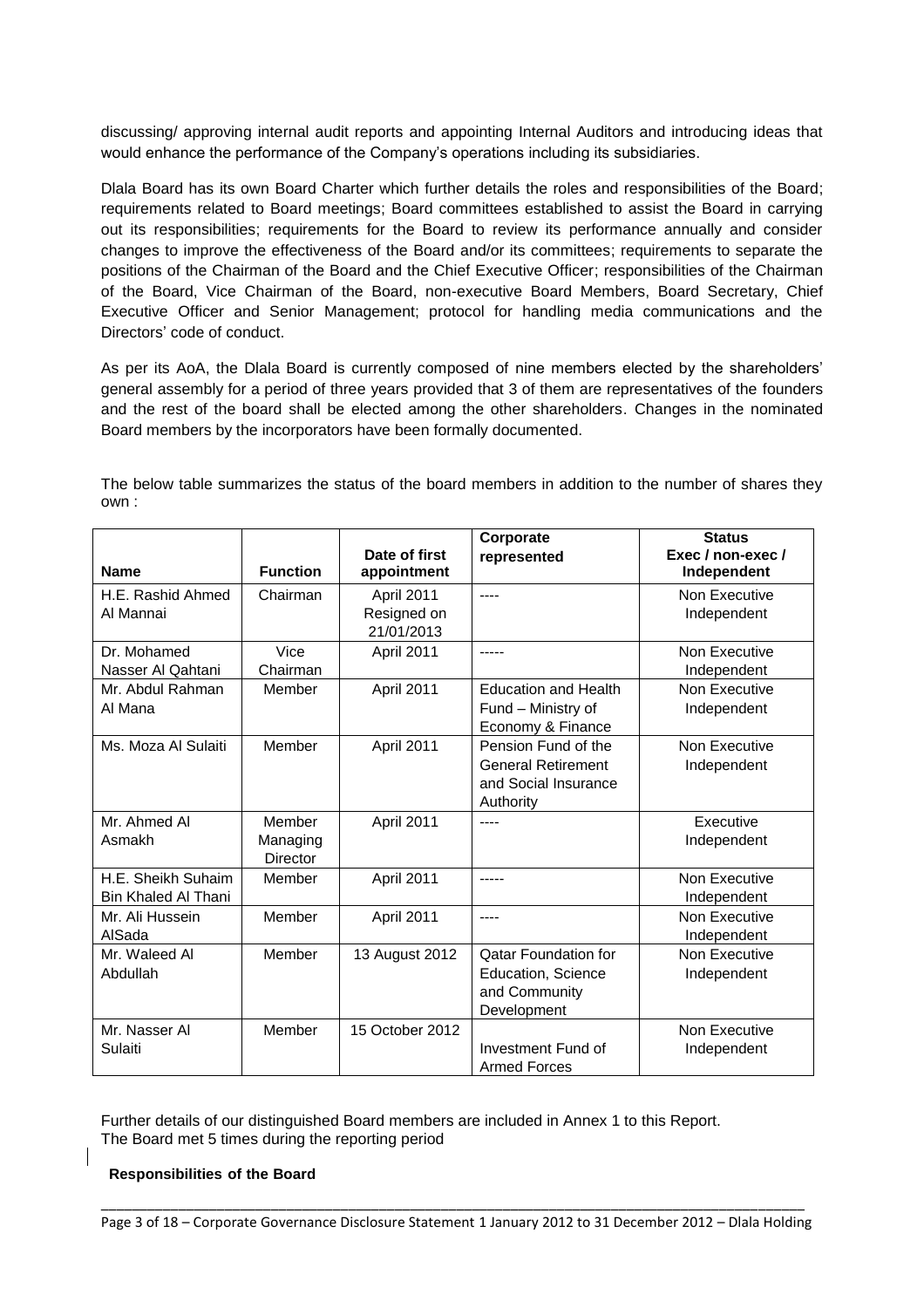The Board is responsible for:

- Setting the strategic direction of Dlala Holding (including its objectives, vision, mission, goals, strategies and strategic plans) and monitoring management's implementation of that strategy.
- Appointment and removal of the Chief Executive Officer, determining his conditions of service and remuneration and monitoring his performance against established objectives.
- Ratifying the appointment and removal of the Board Secretary and other Senior Executive Managers
	- (as required).
- Responsible to ensure that the Board composition as defined in Dlala Holding's by-laws is as per the requirements of the relevant regulations including QFMA CGC (the requirements include, but not limited to - the Board to have Executive, Non-Executive and Independent Board Members; at least one third of the Board Members shall be Independent Board Members and a majority of the Board Members shall be Non-Executive Board Members; nominations to Board shall be as per the Fit and Proper Guidelines of QFMA CGC; provisions to ensure that shareholders are given information prior to the voting process relating to Board Members candidates; Shareholders shall have the right to cast their votes for Board Members election by Cumulative Voting; procedures for removing Board Members including in the event of failing to attend Board meetings). Where the Board deems

necessary it shall propose to the Extraordinary General Assembly of the shareholders for amendment to the Articles of Association of Dlala Holding.

- Determine the independence of Non-Executive directors on a regular basis based on the requirements of QFMA CGC.
- Powers, roles and duties delegated to individual directors, including the Chairman, Vice Chairman and Chief Executive Officer.
- Policy for remuneration and terms of nomination for directors (with assistance of the Nomination, Remuneration and Governance Committee).
- Induction program for newly appointed Board Members in order to ensure that, upon their election, Board Members are made fully aware of their responsibilities, and have proper understanding of the manner in which Dlala Holding operates.
- Training to enhance Board Members skills and knowledge in order to educate the Board Members in financial, business, and industry practices as well as Dlala Holding's operations and functioning.
- Keep its Members updated about the latest developments in the area of corporate governance and best practices relating thereto (with assistance of the Nomination, Remuneration and Governance Committee).
- Appointing such Committees of the Board as may be appropriate to assist in the discharge of its responsibilities and to determine their responsibilities.
- Approval of policy involving a change to current policy and practice raised through committees or by management.
- Monitoring financial performance of Dlala Holding.
- Monitoring financial outcomes and the integrity of reporting; in particular approving annual budgets, including major capital expenditure, and long-term strategic and business plans.
- Ensuring the integrity of Dlala Holding's financial (with the assistance of the Audit Committee) and other reporting through approval and monitoring.
- Review of performance of Dlala Holding against budgets and plans.
- Setting specific limits of authority for Senior Executive Management based on Materiality Threshold.
- Changes to Materiality Threshold.
- Risk management and oversight of internal controls. Ensuring that effective audit, risk management and compliance systems are in place to protect Dlala Holding's assets and to minimize the possibility of Dlala Holding operating beyond legal requirements or beyond acceptable risk parameters. Reviewing the implementation and effectiveness of such risk management and internal control systems.
- Significant changes in accounting, risk management policies and procedures.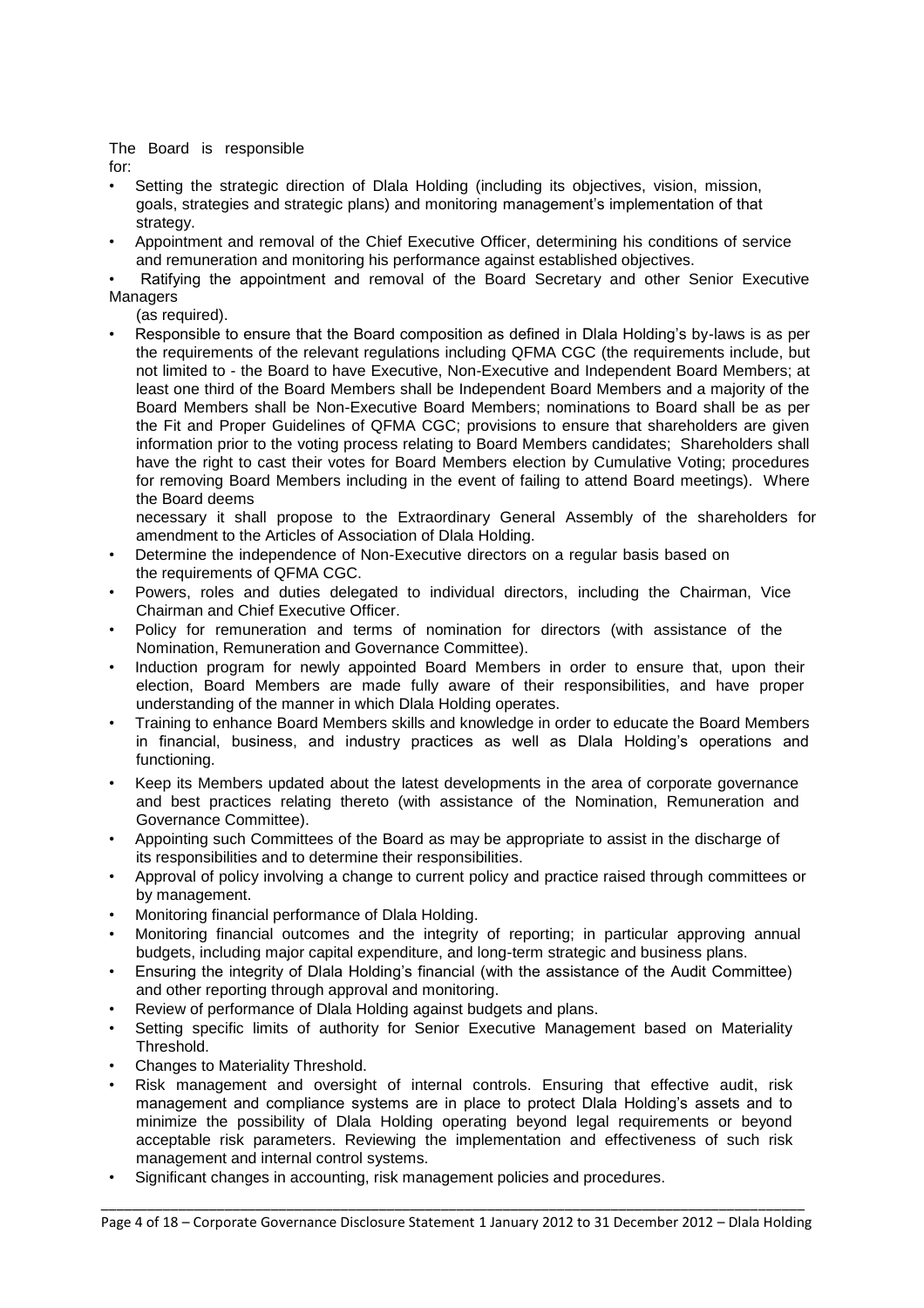- Matters that will have a material impact on Dlala Holding's financial position, liabilities, future strategy or reputation
- Monitoring compliance with contracts, laws, statutory obligations, regulations and ethical standards.
- Setting the standards of professional conduct and ensuring that these are adhered to.
- Changes to Dlala Holding's constitution and regulations
- Review, on a regular basis, senior management succession planning and development
- Ensure that Dlala Holding is properly resourced to effectively deliver on the strategies developed for

Dlala Holding, and the day-to-day operations of Dlala Holding

- Ensure that Dlala Holding has adequate insurance cover for product and public liabilities and directors and officers liabilities in the event of a claim against Dlala Holding.
- Company policies on employment and remuneration matters.
- Issues and reputation management.
- Providing overall Corporate Governance of Dlala Holding, including conducting regular reviews of the balance of responsibilities within Dlala Holding to ensure division of functions remain appropriate to the needs of Dlala Holding.
- Appointing the external auditor (where applicable, based on recommendations of the Audit Committee) and the appointment of a new external auditor when any vacancy arises, provided that any appointment made by the Board must be ratified by shareholders at the next annual general assembly of Dlala Holding. Change of External Auditor every three years at maximum.
- Give due considerations to any issues raised by the External Auditors. Timely reply to the queries and matters contained in the External Auditors letters or reports.
- Appointment of Internal Auditor and ensuring their independence. Independence to be reinforced by the compensation of Internal Audit being determined by the Board (with the assistance of the Audit Committee).
- Follow-up with Senior Executive Management for implementation of any tasks identified by the External or Internal Auditors.
- Engaging with Dlala Holding's External Auditors, Internal Auditors and the Audit Committee.
- Ensure that the members of Audit Committee, the Nomination, Remuneration and Governance Committee, External Auditors and Internal Auditors attend the General Assembly.
- Ensure that Dlala Holding complies with related laws and regulations as well as its articles of association and by-laws. The Board is also responsible for protecting Dlala Holding from illegal, abusive or inappropriate actions and practices. The Board shall review and update its corporate governance practices, and regularly review the same. The Board shall regularly review and update

professional conduct rules regarding Dlala Holding's corporate values and other internal policies and procedures all of which shall be binding upon the Members of the Board and Dlala Holding's employees as well as the Dlala Holding's advisors. The Board should review these professional conduct principles regularly so as to ensure they reflect best practices and they meet the needs of Dlala Holding.

The Board may not delegate its overall responsibility for the matters listed above. However, it may delegate to the Chief Executive Officer the responsibility of the day-to-day activities in fulfilling the Board's responsibility provided those matters do not exceed the Materiality Threshold as defined below.

Chief Executive Officer consults with the Board, in the first place, on matters which are sensitive, extraordinary or of a strategic nature. Chief Executive Officer is required to report regularly to the Board concerning the authority exercised and matters which come, or may come within, the scope of the matters reserved for the Board.

Board Members shall have full and immediate access to information, documents, and records pertaining to Dlala Holding. Dlala Holding's Senior Executive Management shall provide the Board and its committees with all requested documents and information

#### **Responsibilities of Chairman of the Board**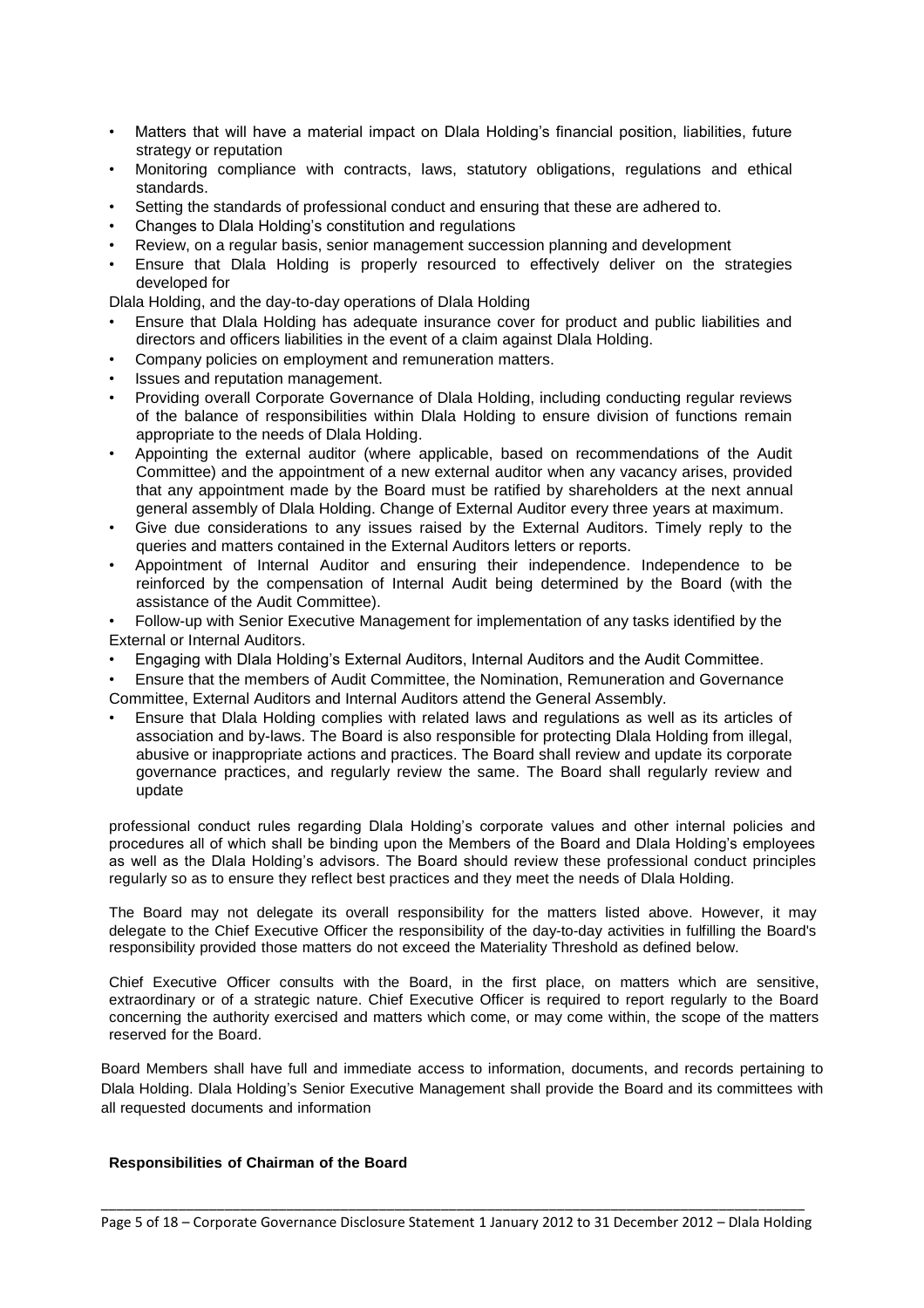- The Chairman is responsible for ensuring the proper functioning of the Board; in an appropriate and effective manner including timely receipt by the Board Members of complete and accurate information.
- The Chairman may not be a member of any of the Board committees prescribed in QFMA CGC. Any other position which the Chairman may hold either inside or outside Dlala Holding should not hinder the effective performance of the Chairman in carrying out his role as Chairman of Dlala Holding.
- The duties and responsibilities of the Chairman of the Board of Directors shall, in addition to the provisions of the Board Charter, include but not be limited to the following:
	- o to preside over meetings of the Board and General Assembly and ensure that the meetings are conducted competently in an efficient manner and that members have adequate opportunity to air their views and obtain answers to their queries.
	- $\circ$  to ensure that the Board discusses all the main issues in an efficient and timely manner; to approve the agenda of every meeting of the Board of Directors taking into consideration any matter proposed by any other Board Member; this may be delegated by the Chairman to a Board Member but the Chairman remains responsible for the proper discharge of this duty by the said Board Member
	- $\circ$  to encourage all Board Members to fully and effectively participate in dealing with the affairs of the Board of Directors for ensuring that the Board of Directors have the opportunity to air differences, explore ideas and generate the collective views and wisdom necessary for working in the best interest of Dlala Holding
	- o to ensure effective communication with Shareholders and communication of their opinions to the Board of Directors; and
	- $\circ$  to allow effective participation of the Non-Executive Board Members in particular and to promote constructive relations between Executive and Non- Executive Board Members and between the Board and Senior Executive Management.
	- $\circ$  to ensure the conducting of an annual evaluation to the Board's performance and the Chief Executive Officer's performance.
	- $\circ$  to see that new Board members are well briefed and have access to information on all aspects of Dlala Holding's operations.
	- $\circ$  to be the Board's representative in dealings with Management ensuring that its views are communicated clearly and accurately
	- o to act as the primary counselor to the Chief Executive Officer
	- $\circ$  to represent the views of the Board to the public, governments etc on appropriate occasions.

#### **Responsibilities of Non-Executive Board Members**

Duties of the Non-Executive Board Members include but are not limited to the following:

- Participation in the meetings of the Board of Directors and providing independent opinion on strategic matters, policy, performance, accountability, resources, key appointments and operation standards;
- Ensuring that priority shall be given to the Dlala Holding's and Shareholders' interests in case of conflict of interests;
- Participation in Dlala Holding's Audit Committee;
- Monitoring Dlala Holding's performance in realizing its agreed objectives and goals and reviewing its performance reports including Dlala Holding's annual, half yearly and quarterly reports;
- Development of the procedural rules for Dlala Holding's corporate governance for ensuring their implementation in a consistent manner
- Availing the Board of Directors and its different Committees of their skills, experiences, diversified specialties and qualifications through regular presence in the Board meetings and effective participation in the General Assemblies and the acquisition of a balanced understanding of Shareholders' opinions.

A majority of the Non-Executive Board Members may request the opinion of an independent consultant, in relation to any of Dlala Holding's affairs, at Dlala Holding's expense.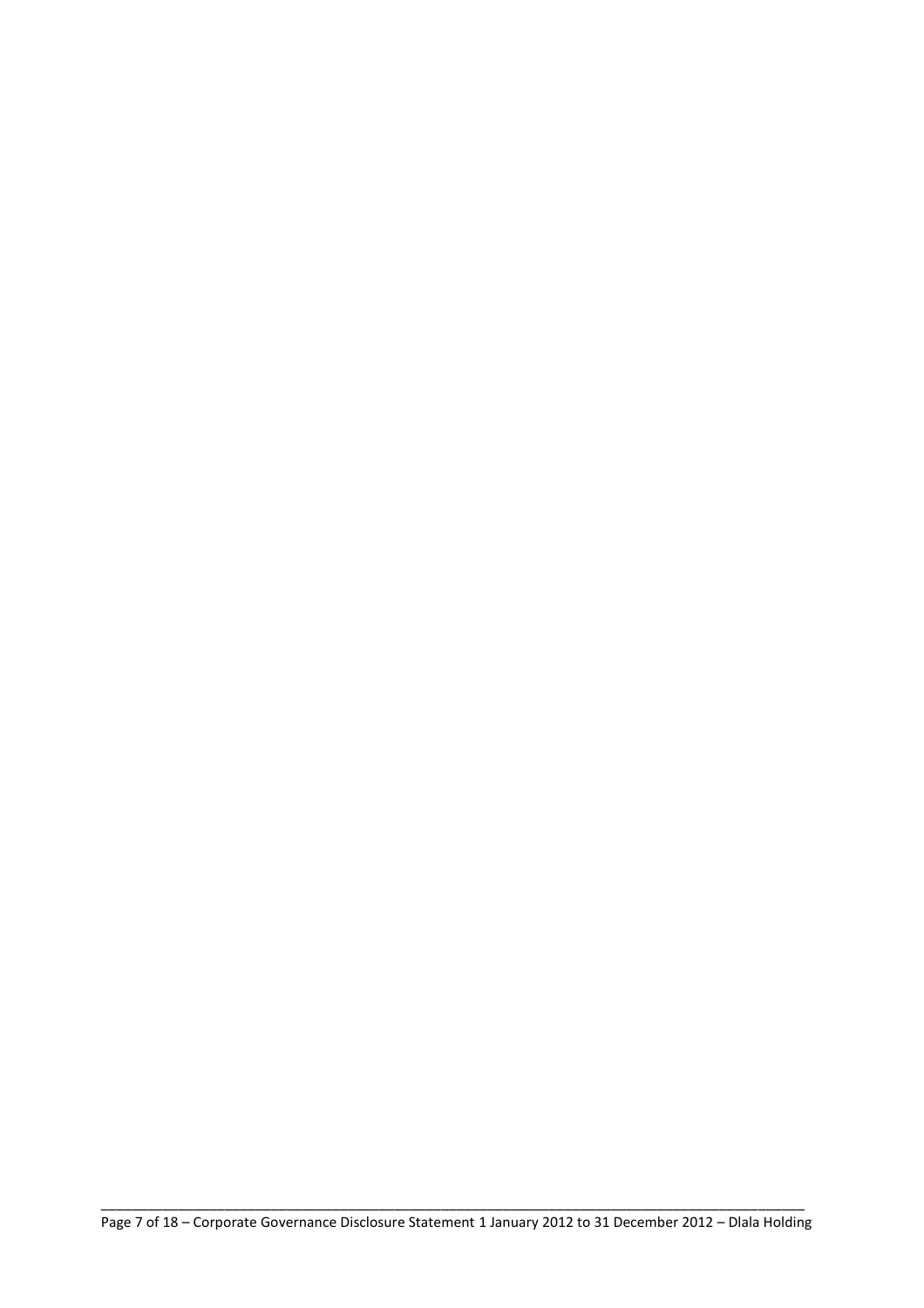#### **Board Committees**

Three Board Committees i.e. an Audit Committee, an Executive Committee and Nomination, Remuneration and Governance Committee have been established following a decision of the Board of **Directors** 

#### *Audit Committee*

The Committee is responsible for supervising and undertaking all internal and external audit activities, according to the pre-approved action plan of the Board of Directors. The Committee comprises of three members of the Board. The membership of the Committee will correspond to the tenure of Board membership. All members of the Audit Committee have accounting and financial experience.

The members of the Audit Committee are:

- Mrs. Moza Al Sulaiti Chairman
- Mr. Abdul Rahman Al Mana Member
- Mr. Waleed Al Abdullah Member

The Audit Committee held 5 meetings during the reporting period.

The membership of the Audit Committee will correspond to the tenure of Board Membership. A Board member maybe appointed to or removed from the Audit Committee by a resolution approved by the Board of Directors.. The responsibilities of the Committee as per its updated terms of reference are:

- 1. Report to the Board any matters that, in the opinion of the Committee, necessitate action and recommend follow-up action.
- 2. Report to the Board on the matters related to the Committee as outlined in QFMA CGC.
- 3. Consider other issues as determined by the Board.
- 4. Monitor risk factors related to Dlala and recommend to the Board for mitigating the risk factors.
- 5. Review the Financial and Internal Control and risk management systems.
- 6. Discuss the Internal Control systems with the management to ensure management's performance of its duties towards the development of efficient Internal Control systems.
- 7. Consider the findings of principal investigations in Internal Control matters requested by the Board or carried out by the Committee on its own initiative with the Boards' approval.
- 8. Review Dlala's financial and accounting policies and procedures.
- 9. Monitor accuracy and validity of the financial statements and the yearly, half-yearly and quarterly reports, and to review such statements and reports, with special focus on
	- o Any changes to the accounting policies and practices;
	- o Matters subject to the discretion of Senior Executive Management;
	- o Major amendments resulting from the audit;
	- o Continuation of Dlala as a viable going concern;
	- $\circ$  Compliance with the accounting standards International Financial Reporting Standards.
	- o Compliance with the applicable listing rules in Qatar Exchange; and
	- $\circ$  Compliance with disclosure rules and any other requirements relating to the preparation of financial reports
- 10. Consider any significant and unusual matters contained or to be contained in Dlala's financial reports and accounts.

\_\_\_\_\_\_\_\_\_\_\_\_\_\_\_\_\_\_\_\_\_\_\_\_\_\_\_\_\_\_\_\_\_\_\_\_\_\_\_\_\_\_\_\_\_\_\_\_\_\_\_\_\_\_\_\_\_\_\_\_\_\_\_\_\_\_\_\_\_\_\_\_\_\_\_\_\_\_\_\_\_\_\_\_\_\_\_\_\_\_\_ Page 2 of 18 – Corporate Governance Disclosure Statement 1 January 2012 to 31 December 2012 – Dlala Holding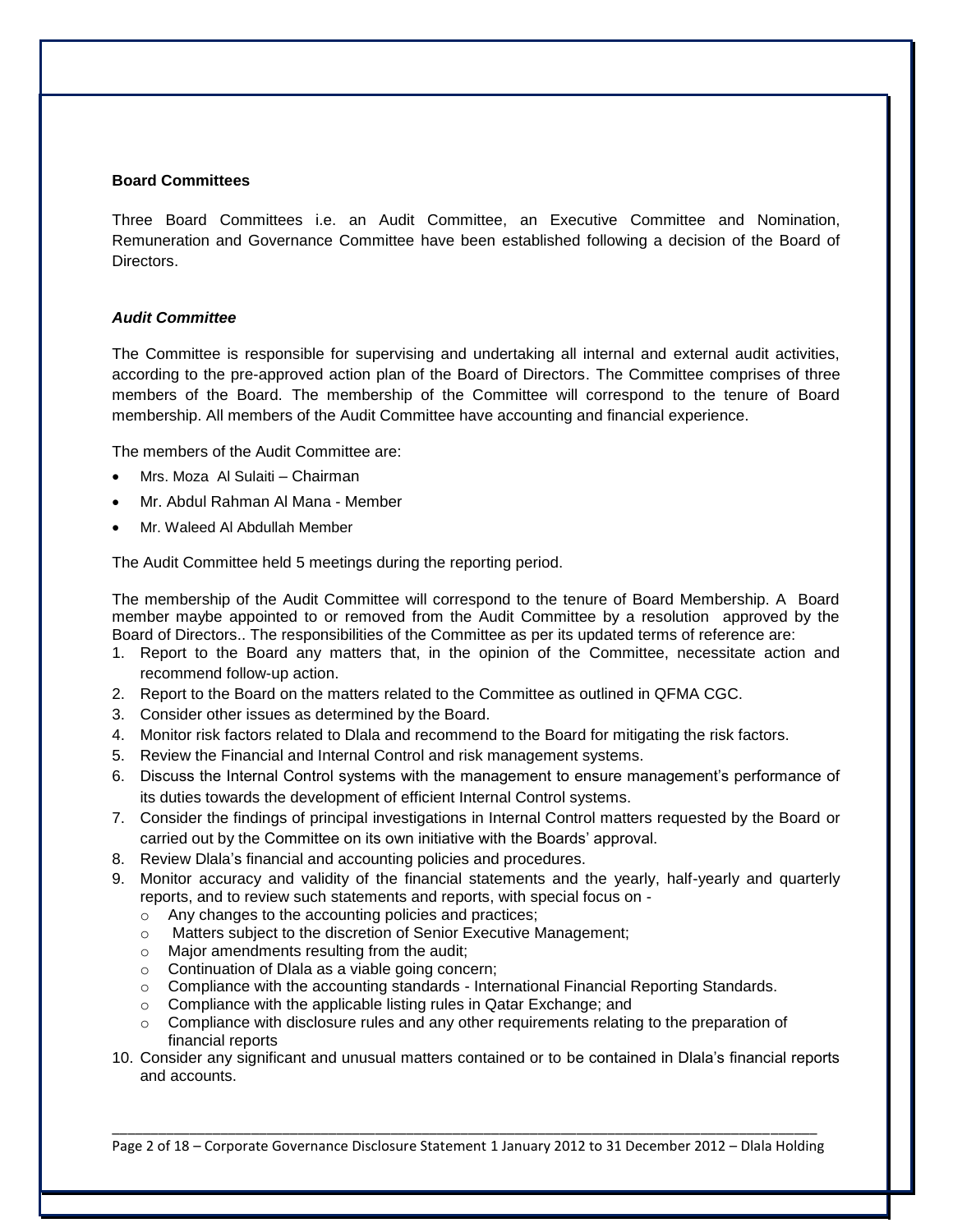- 11. Oversee and follow up the independence and objectivity of the External Auditor and for determining the nature, scope and efficiency of the external audit in accordance with International Standards on Auditing and International Financial Reporting Standards.
- 12. Ensure that the External Auditor conducts an annual and semi-annual independent audit with the purpose of providing an objective assurance to the Board and shareholders that the financial statements are prepared in accordance with related laws and regulations and International Financial Reporting Standards and accurately represent the financial position and performance of Dlala in all material respects.
- 13. Meet with the External Auditors at least once a year.
- 14. Consider any issues raised by the External Auditors.
- 15. Ensure the timely reply by the Board to the queries and matters contained in the External Auditors' letters or reports.
- 16. Ensure that External Auditor attends the General Assembly and delivers the annual report and answers any queries in this respect.
- 17. Recommend to the Board regarding appointment of External Auditors, by following the following guidelines –
	- a. External auditors should be independent and not have non-audit interests in Dlala and its Board Members. External Auditor shall not have any conflicts of interests in his relation to Dlala.
	- b. External auditors should be an audit professional with relevant experience in auditing financial statements of listed companies based on International Standards on Auditing and International Financial Reporting Standards.
	- c. Follow the applicable rules and regulations regarding auditor rotation.
- 18. Review the letter of appointment of the External Auditor, his business plan and any significant clarifications he requests from senior management as regards the accounting records, the financial accounts or control systems as well as the Senior Executive management's reply.
- 19. Evaluate the performance of External Auditor.
- 20. Oversee the functioning of Internal Audit and in particular to ensure that the following Internal Audit functions are performed –
	- a. Audit the Internal Control Systems and oversee their implementation.
	- b. Internal Audit to be carried out by operationally independent, appropriately trained and competent staff.
	- c. Internal Audit will submit the report to the Board through the Committee.
	- d. Internal Audit has access to all Dlala activities.
	- e. Internal Audit to be independent from day-to-day functioning of Dlala. Independence to be reinforced by the compensation of Internal Audit being determined by the Board based on the recommendation of the Committee.
	- f. Internal Auditor will attend the General Assembly.
- 21. Ensure that the Internal Audit function includes at least one internal auditor appointed by the Board.
- 22. Recommend to the Board for approval of the scope of Internal Audit and to particularly include the following –
	- a. Control and oversight procedures of financial affairs, investments, and risk management.
	- b. Comparative evaluation of the development of risk factors and the systems in place to respond to drastic or unexpected market changes.
	- c. Assessment of the performance of the Board and senior management in implementing the Internal Control Systems, including the number of times the Board was notified of control issues (including risk management) and the manner in which such issues were handled by the Board.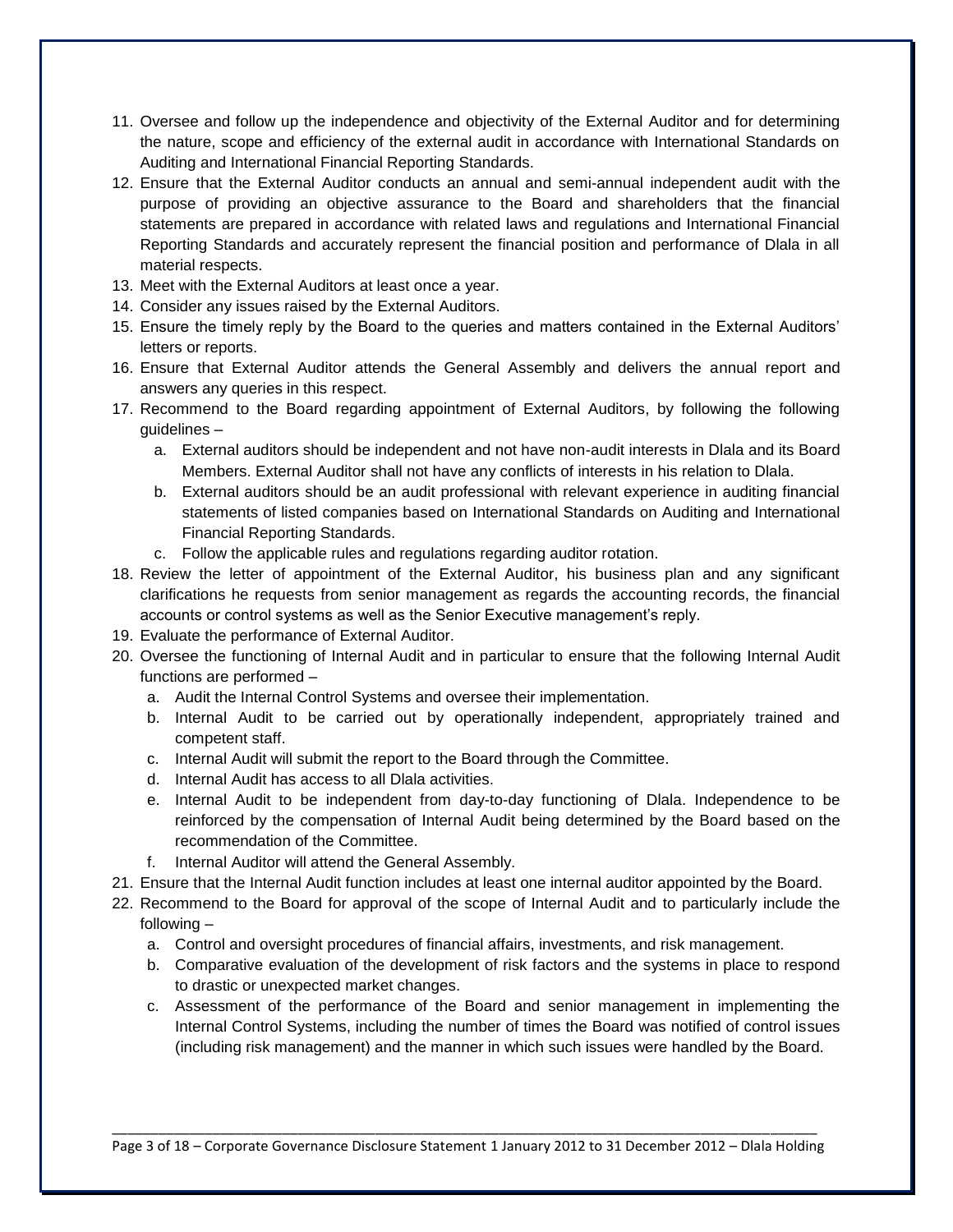- d. Internal Control failure, weaknesses or contingencies that have affected or may affect the Dlala's financial performance and the procedure followed by Dlala in addressing Internal Control failures (especially such problems as disclosed in Dlala's annual reports and financial statements).
- e. Dlala's compliance with applicable market listing and disclosure rules and requirements.
- f. Dlala's compliance with Internal Control systems in determining and managing risk.
- g. All relevant information describing Dlala's risk management operations.
- 23. Ensure that the Internal Audit Report is prepared every three months and submitted to the Committee and Board.
- 24. Supervise and monitor the financial, administrative and technical activities of Internal Audit.
- 25. Evaluate the performance of Internal Auditor.
- 26. Ensure that External and Internal Auditors are separate legal entities and ensure that all other requirements of appointing External Auditor are applied to the appointment of Internal Auditor including auditor rotation (incases when the Board decides to outsource Internal Audit function to an external consultant)
- 27. Coordinate with the Board, Senior Executive Management & Dlala's Chief Financial Officer or the person undertaking the latter's responsibilities.
- 28. Coordinate between the Internal Auditor and External Auditor, the availability of necessary resources, and the effectiveness of the Internal Controls.
- 29. Review remarks raised on any of the reports submitted to the Committee and forward them to the concerned departments for follow-up and timely action.
- 30. Develop rules, through which employees of Dlala can confidentially report any concerns about matters in the financial reports or Internal Controls or any other matters that raise suspicions, where such matter is unethical, illegal or detrimental to Dlala. Ensure that proper arrangements are available to allow independent and fair investigation of such matters whilst ensuring that the aforementioned employee is afforded confidentiality and protected from reprisal.
- 31. Consider issues raised by the Dlala's Chief Financial Officer or the person undertaking the latter's responsibilities, or Compliance Officer or Internal Auditors or External Auditors.
- 32. Oversee Dlala's adherence to professional conduct rules.
- 33. Ensure all laws and instructions regarding Dlala's activities are duly adhered to.
- 34. Ensure that the rules of procedure related to the powers assigned to the Board are properly applied;
- 35. Attend the General Assembly.
- 36. Consult at Dlala's expense any independent expert or consultant with prior approval from the Board.
- 37. Recommend and follow-up all activities related to training, promotion and development of human resources.
- 38. Delegate responsibilities to a sub-committee comprising one or more of its members or to Dlala's CEO.

#### *Executive Committee*

The Executive Committee comprises of Four Board members and is headed by the Chairman. The membership of the Committee will correspond to the tenure of Board membership.

The members of the Executive Committee are:

- Dr. Mohamed Nasser Al Qahtani Chairman
- H.E. Sheikh Suhaim Bin Khaled Al Thani Member
- Mr. Ali Hussein Al Sada Member
- Mr. Nasser Hamad Al Sulaiti– Member

The responsibilities of the Committee as follow:

\_\_\_\_\_\_\_\_\_\_\_\_\_\_\_\_\_\_\_\_\_\_\_\_\_\_\_\_\_\_\_\_\_\_\_\_\_\_\_\_\_\_\_\_\_\_\_\_\_\_\_\_\_\_\_\_\_\_\_\_\_\_\_\_\_\_\_\_\_\_\_\_\_\_\_\_\_\_\_\_\_\_\_\_\_\_\_\_\_\_\_ Page 4 of 18 – Corporate Governance Disclosure Statement 1 January 2012 to 31 December 2012 – Dlala Holding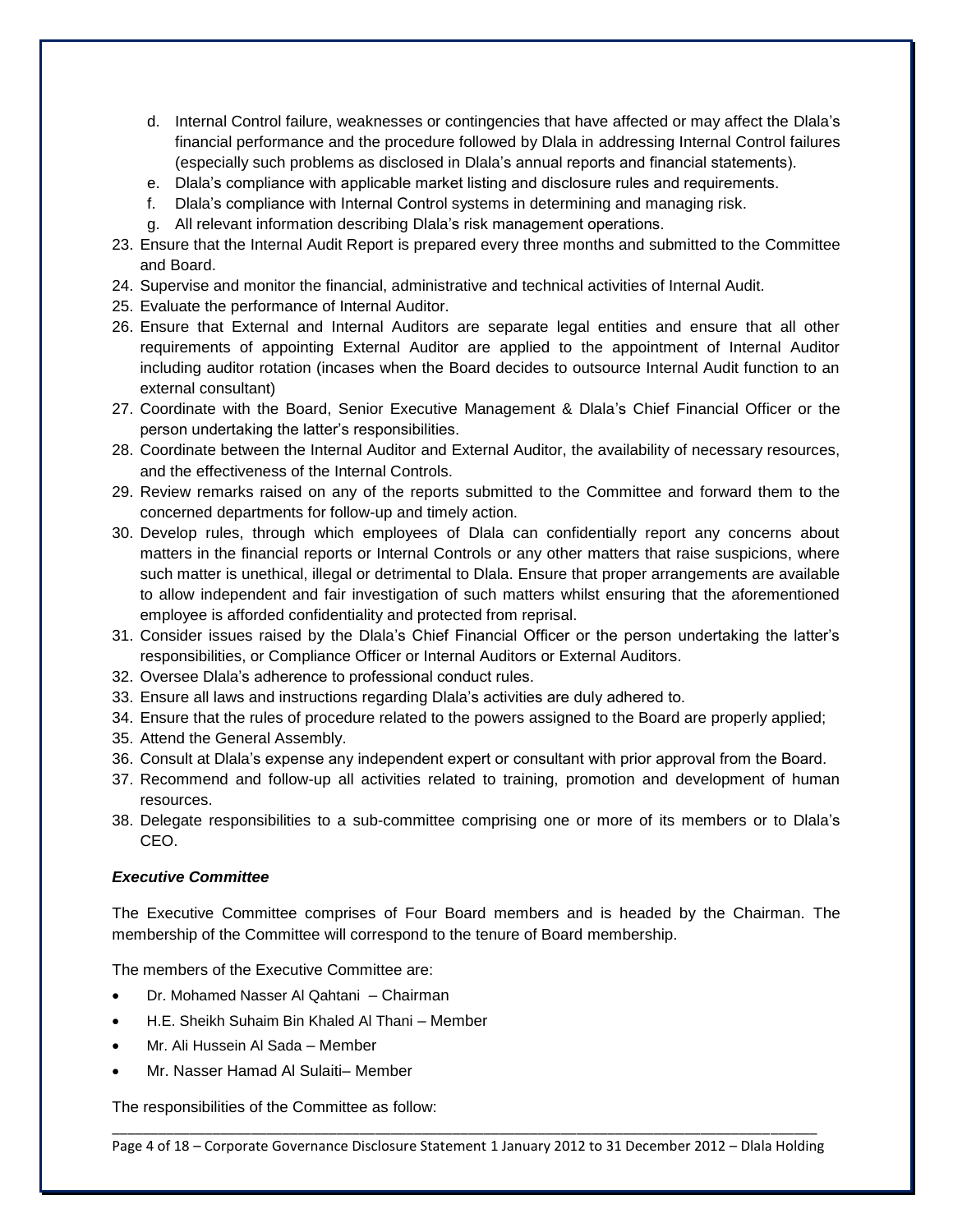- 1. Develop the company strategy and approve the internal policies and procedures .
- 2. Review the and approve the Organizational structure.
- 3. Supervise and monitor the financial performance of the company.
- 4. Review the annual budget before submitting it to the board Directors for approval .
- 5. Develop general guidelines and policies for investments and present them to the Board of Directors.
- 6. Develop the portfolio investment policy .
- 7. Approve all the investment projects.
- 8. Review and approve on sale of fixed assets .
- 9. Approve all agreed upon agreements and obligations that are beyond the authority of the CEO.
- 10. Approve the request of borrowing from financial institutions
- 11. Develop business plans and strategies of the company before presenting it to the Board of Directors.
- 12. Review and approve the proposals for change in paid up capital or company restructure .
- 13. Review and approve the proposals for issuing bonds and investments securities.
- 14. Appoint and terminate CEO and his deputy, and determine his salary .

#### *Nomination, Remuneration and Governance Committee*

Nomination, Remuneration and Governance Committee comprises of Three members of the Board. The membership of the Committee will correspond to the tenure of Board membership.

The members of the Committee are:

- Dr. Mohamed Nasser Al-Qahtani Chairman
- H.E. Sheikh Suhaim Bin Khaled Al Thani Member
- Mrs. Moza Al Sulaiti Member

Dlala Board formed the Nomination, Remuneration & Governance Committee and approved its terms of reference . The responsibilities of the Committee as per its terms of reference are:

- 1. Report to the Board any matters that, in the opinion of the Committee, necessitate action and to recommend necessary follow-up action.
- 2. Report to the Board on the matters related to the Committee as outlined in the QFMA CGC and its terms of reference.
- 3. Consider other issues as determined by the Board.
- 4. Responsible for the Board nomination process and overseeing the process regarding appointment of Board of Directors.
- 5. Responsible for formulating and publishing a formal, rigorous and transparent procedure for nomination of Board Members based on the requirements of the Dlala Holding's bylaws (including Articles of Association), QFMA CGC, Commercial Companies Law and other relevant authority.
- 6. Propose to the Board for amendment to the Articles of Association for approval by the Extraordinary General Assembly of the shareholders, where ever the Committee deems such amendments to be necessary.
- 7. Establish and publish (after approval from the shareholders in the General Assembly) a remuneration policy, which governs the remuneration of the Chairman of the Board, Board Members and Senior Executive Management based on Dlala's bylaws (including Articles of Association), QFMA CGC, Commercial Companies Law, other applicable regulations and international best practices applicable to Qatar.

\_\_\_\_\_\_\_\_\_\_\_\_\_\_\_\_\_\_\_\_\_\_\_\_\_\_\_\_\_\_\_\_\_\_\_\_\_\_\_\_\_\_\_\_\_\_\_\_\_\_\_\_\_\_\_\_\_\_\_\_\_\_\_\_\_\_\_\_\_\_\_\_\_\_\_\_\_\_\_\_\_\_\_\_\_\_\_\_\_\_\_ Page 5 of 18 – Corporate Governance Disclosure Statement 1 January 2012 to 31 December 2012 – Dlala Holding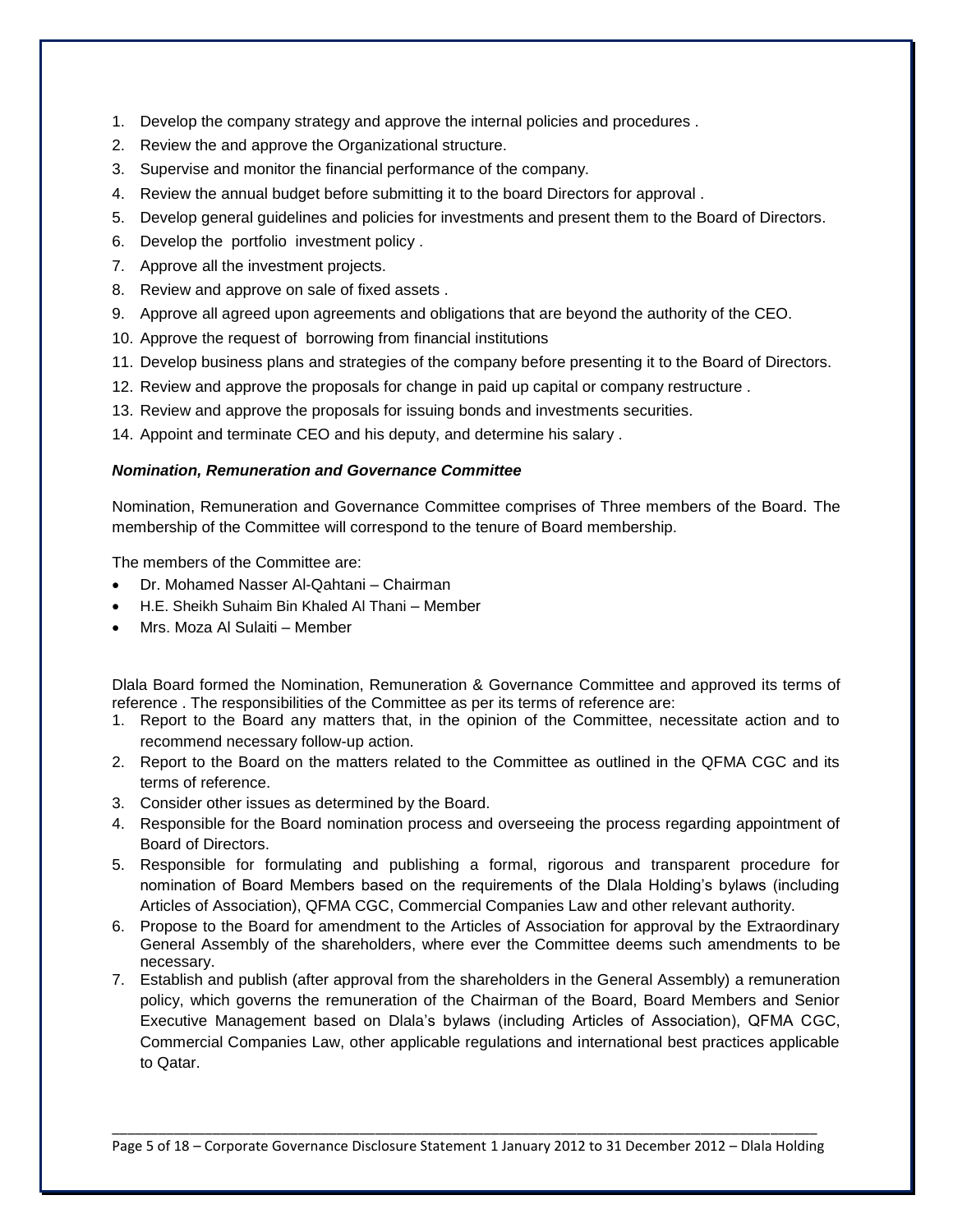- 8. Define and implement Related Party Policy to govern commercial transaction with the related parties and potential conflicts of interest, with reference to the definition of related parties as included in the QFMA CGC. Such policy to include the requirements as specified in the QFMA CGC.
- 9. Ensure, in co-operation with the Chairman of the Board, that an annual evaluation of the Board's performance is performed.
- 10. Prepare and present to the Board for approval Management succession plan, Induction program for new Board Members, Training process and plan for Board Members, Annual Corporate Governance Report as per requirements of QFMA CGC.
- 11. Attend the General Assembly. *(Article 14.2 – QFMA CGC)*
- 12. Consult at Dlala's expense any independent expert or consultant with prior approval from the Board.
- 13. Delegate responsibilities to a sub-committee comprising one or more of its members or to Dlala's CEO.
- 14. Keep the Board updated about the latest developments in the area of corporate governance and industry best practices.

In view of the upcoming Board elections, the Committee has prepared guidelines for nomination and election of Board of Directors and will ensure that appointments of Board Members are made according to formal, rigorous and transparent procedures.

#### **Board Secretary**

Dlala has assigned a Board secretary, who also holds additional responsibility as Marketing and Public Relations Manager. His appointment is confirmed by Board Resolution dated 9 August 2010. Minutes of all Board meetings are maintained and Board resolutions are documented.

Dlala Board secretary has a B.sc. in Mass Communication and more than 7-year experience as a board secretary in Qatar.

#### **Internal and External Auditor**

As Per QFMA Requirements , Dlala Holding replaced the outsourced internal auditor (PwC) with Inhouse internal audit who Joined the company on 18 March 2012 . Since then, the internal auditor is responsible to monitor and evaluate the effectiveness of the risk management and existed controls for the Company . During such period the internal auditor has submitted the following reports to the internal audit committee.

- Internal audit manual, charter and audit committee charter .
- High risk assessment report for Dlala brokerage and Dlala Islamic .
- Follow up internal audit report update the status of the findings that were raised in last audit reports by outsourced internal auditor (PwC).
- Financial statements review report for the period ended 30 June 2012
- Special report about investigations on first quarter financial statements.

Ernst & Young is the external Auditor of the company since 03 April 2011, who appointed based on The AGM resolution.

#### **Internal Control System**

The Board is responsible for the internal control system in the Company. The Board has adopted an organizational structure, job descriptions, policies and procedures and a financial and operational delegation of authority to govern the Company's operations. The Board has ensured, through the existing delegations of authority, that no individual has unfettered powers.

\_\_\_\_\_\_\_\_\_\_\_\_\_\_\_\_\_\_\_\_\_\_\_\_\_\_\_\_\_\_\_\_\_\_\_\_\_\_\_\_\_\_\_\_\_\_\_\_\_\_\_\_\_\_\_\_\_\_\_\_\_\_\_\_\_\_\_\_\_\_\_\_\_\_\_\_\_\_\_\_\_\_\_\_\_\_\_\_\_\_\_ Page 6 of 18 – Corporate Governance Disclosure Statement 1 January 2012 to 31 December 2012 – Dlala Holding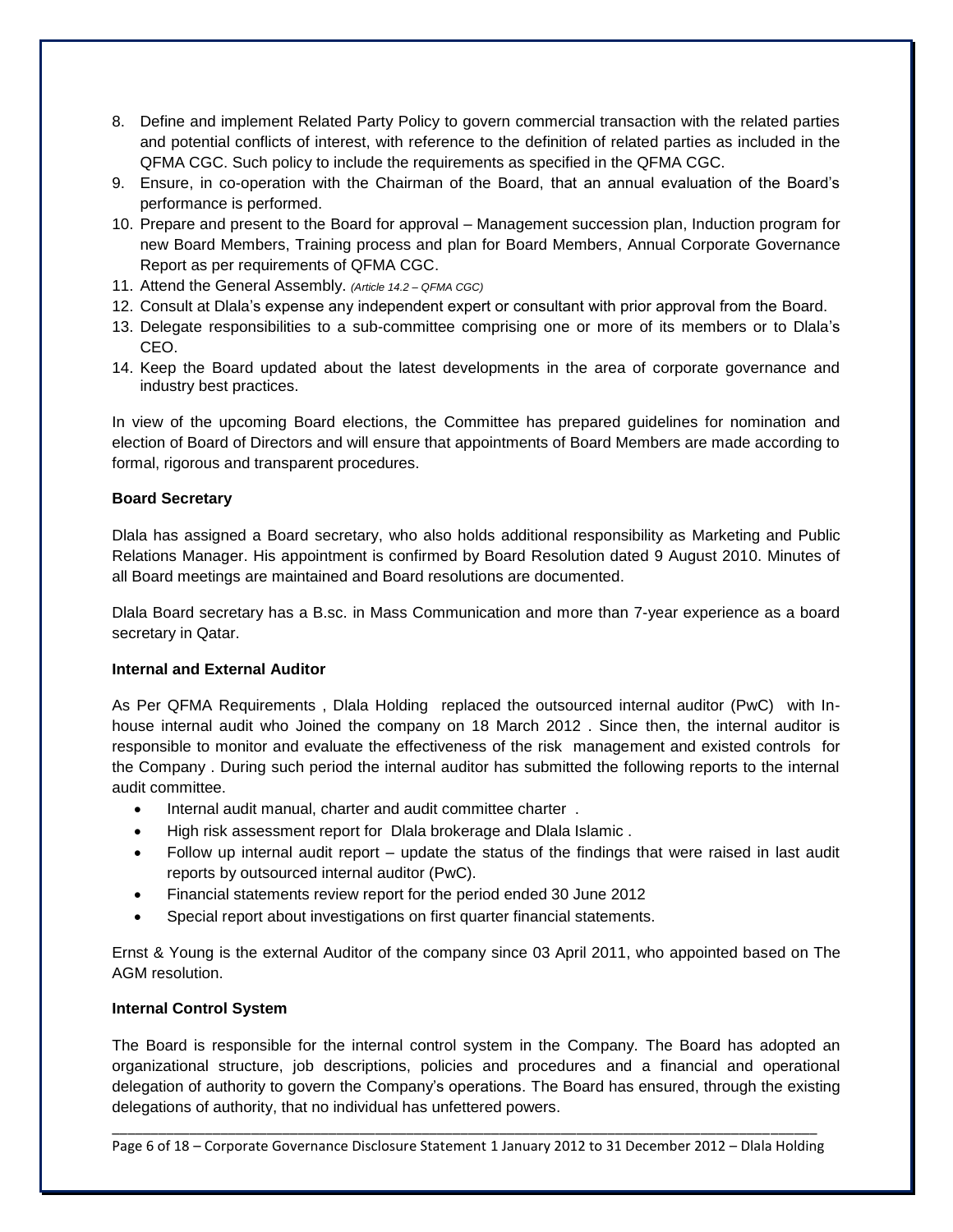A dedicated internal audit department report to the audit committee has assigned the responsibility to monitor and report of management deficiencies , The department has designed Audit programs to monitor operation, strategic, financial and compliance activities .

A dedicated Compliance Department, reporting to the CEO, has been assigned the responsibility to manage, monitor and report on compliance risk. The Department has designed systems of internal control to monitor compliance with laws and regulations.

A dedicated Legal Department, reporting to the CEO, has been assigned the responsibility to manage, monitor and report on legal risk.

A dedicated Finance Department, reporting to the CEO is responsible for financial affairs of Dlala. Finance Department has designed systems of internal control to initiate, record, approve and report transactions in accordance with International Financial Reporting Standards.

#### **Insider Trading**

A Security Trading and Disclosure Policy (including insider trading provisions) was implemented in January 2010. Automated controls are integrated in operational processes to monitor compliance with the policy, including reporting of trading by Board members, Management and employees through Dlala.

#### *Related Party Policy and Conflicts of Interest*

A Related Party policy to govern commercial transactions with related parties, potential conflicts of interest, related practices and disclosures, has been prepared and approved by the Board of Directors on 09 October 2012.

#### **Dividend Policy**

The payment of dividends is subject to recommendation by the Board of Directors and approval by the Company's shareholders.Dlala Board in its meeting on 06th February 2012 has proposed distribution of 11% bonus shares of the company's capital for 2012.

#### **Remuneration Policy (Art 30.3)**

A provision of QR 1,350,000 as bonus to Board of Directors has been made for the year 2012. Board remuneration is subject to approval of the General Assembly. A maximum limit of 10% of the net profit can be attributed to bonus distribution. Should the Company not make a profit in the year, a lump sum compensation could be paid out to Board members, provided that the reward for any one Board member does not exceed QAR 100,000 per year.

The Board determines Senior Management compensation. The Senior Management compensation is composed of a salary and a performance related bonus. Dlala discloses Board and Senior Management compensation as a part of the Related Party disclosures in the Group's Financial Report.

#### **Compliance and Control Improvements (Art 30.2, 30.6, 30.7, 30.8, 30.9)**

The regulatory environment in Qatar is subject to frequent changes. Dlala monitors the regulatory changes and consistently seeks to comply with all new or changed laws and regulations. In addition, Dlala maintains an open and constructive dialogue with regulatory authorities on areas for further improvement.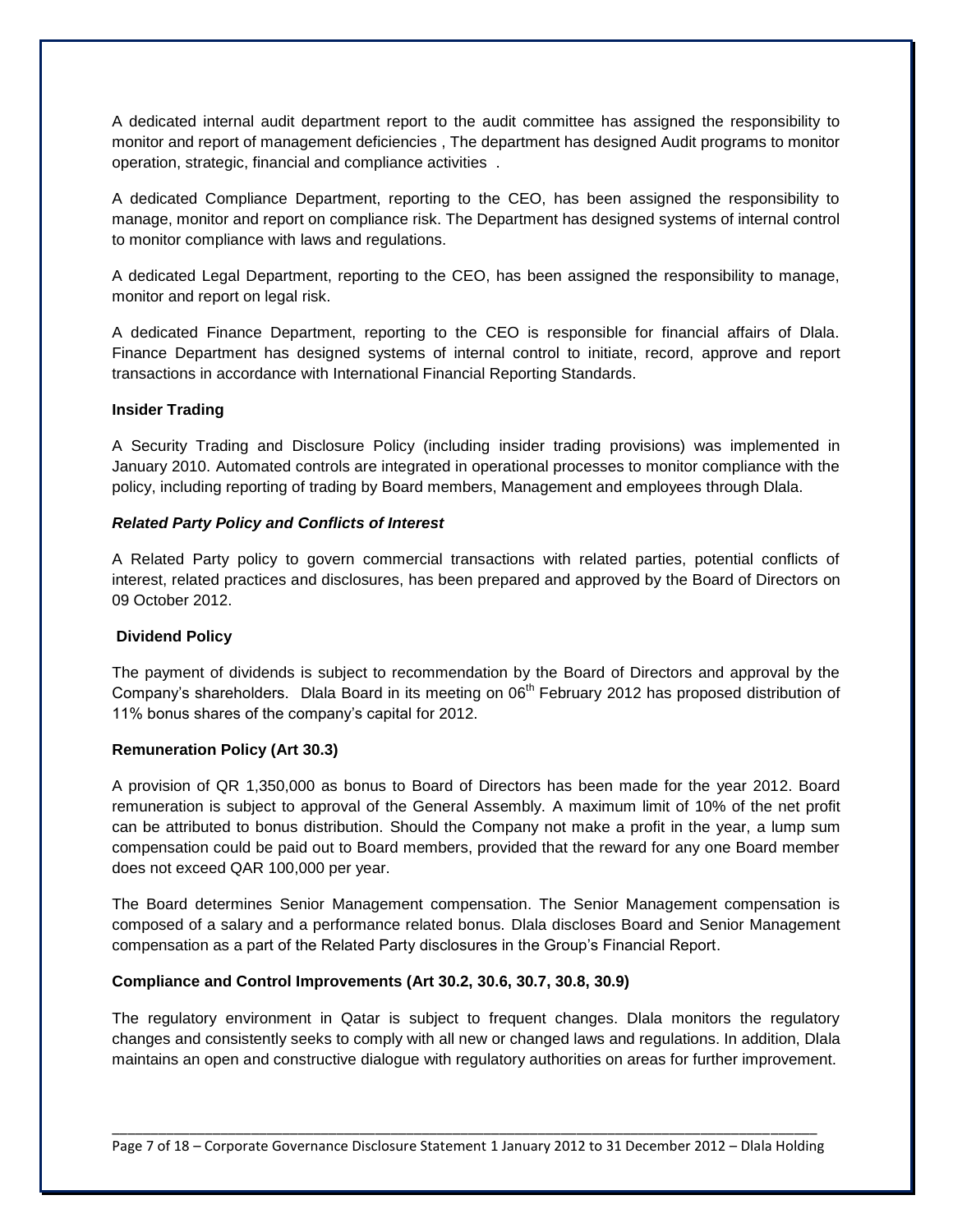As per the decisions of the accountability committee at its third meeting in 2012, one subsidiaries of Dlala Holding was fined with QR. 100 hundred thousand riyals for the delay in appointing Internal Auditor. The decision of the accountability committee is questioned with an appeal to grievance committee of QFMA.

#### **Next Steps to Achieve Compliance with the QFMA Corporate Governance Code (CGC)**

Article 2 of the QFMA CGC requires listed companies to disclose the extent to which they comply with the provisions included in the Code as well as justify and explain the reasons and rationale behind the noncompliances. Dlala has identified the following areas in which further enhancement to its corporate governance practices are required, in line with the provisions of the Code:

#### *1. Nomination, Remuneration and Governance Committee*

The Committee, in co-operation with the Chairman of the Board, will conduct annual evaluation of the Board performance including assessment of the performance of the Board and senior management in implementing the Internal Control systems and identification of the number of times when the Board was notified of control issues (including risk management) and the way such issues were handled by the Board**.** 

#### *2. Risk Management*

The BOD assumes full responsibility for the development of strategic risks and the application of the relevant, Principles, frameworks and policies. To further enhance its risk management practices, Dlala has updated its organizational structure with the risk management function and the relevant policies and procedures is being established ; the risk function is well considered by use a risk-based internal auditing methodology in preparing the audit plan by the internal auditor.

The Board will retain overall oversight and governance responsibility for risk management, supported by the Board Audit Committee and the Risk Management function.

#### *3. Investor Relation*

In support of Dlala's Management commitment to establish transparent and close communication with the shareholders, a clear and comprehensive Investor Relation Policy has been prepared and will be published soon after approval by the board of the directors.

#### *4. Process improvements*

Succession plan is one of the items in the scope of the consultation agreement with an Independent consultant (KPMG), appointed for designing and implementing HR Processes

Dlala will design and implement the following governance processes:

- **•** A training process and plan for Board members.
- **•** A process to prepare and issue an annual Corporate Governance report.
- **•** A process to monitor auditor rotation and independence.
- A mechanism has been designed and implemented to enable employees to report behavior that is suspicious, illicit, unethical or detrimental to the Company; while ensuring the confidentiality of the information received and the protection of the whistleblower. The relevant policies and procedures is under final review and approval process.
- A process to ensure that shareholders rights of access to Company documents and information in a timely manner and on a regular basis, are preserved. The company will embed in its articles of association a mechanism ensuring the trigger of a public offer

\_\_\_\_\_\_\_\_\_\_\_\_\_\_\_\_\_\_\_\_\_\_\_\_\_\_\_\_\_\_\_\_\_\_\_\_\_\_\_\_\_\_\_\_\_\_\_\_\_\_\_\_\_\_\_\_\_\_\_\_\_\_\_\_\_\_\_\_\_\_\_\_\_\_\_\_\_\_\_\_\_\_\_\_\_\_\_\_\_\_\_ Page 8 of 18 – Corporate Governance Disclosure Statement 1 January 2012 to 31 December 2012 – Dlala Holding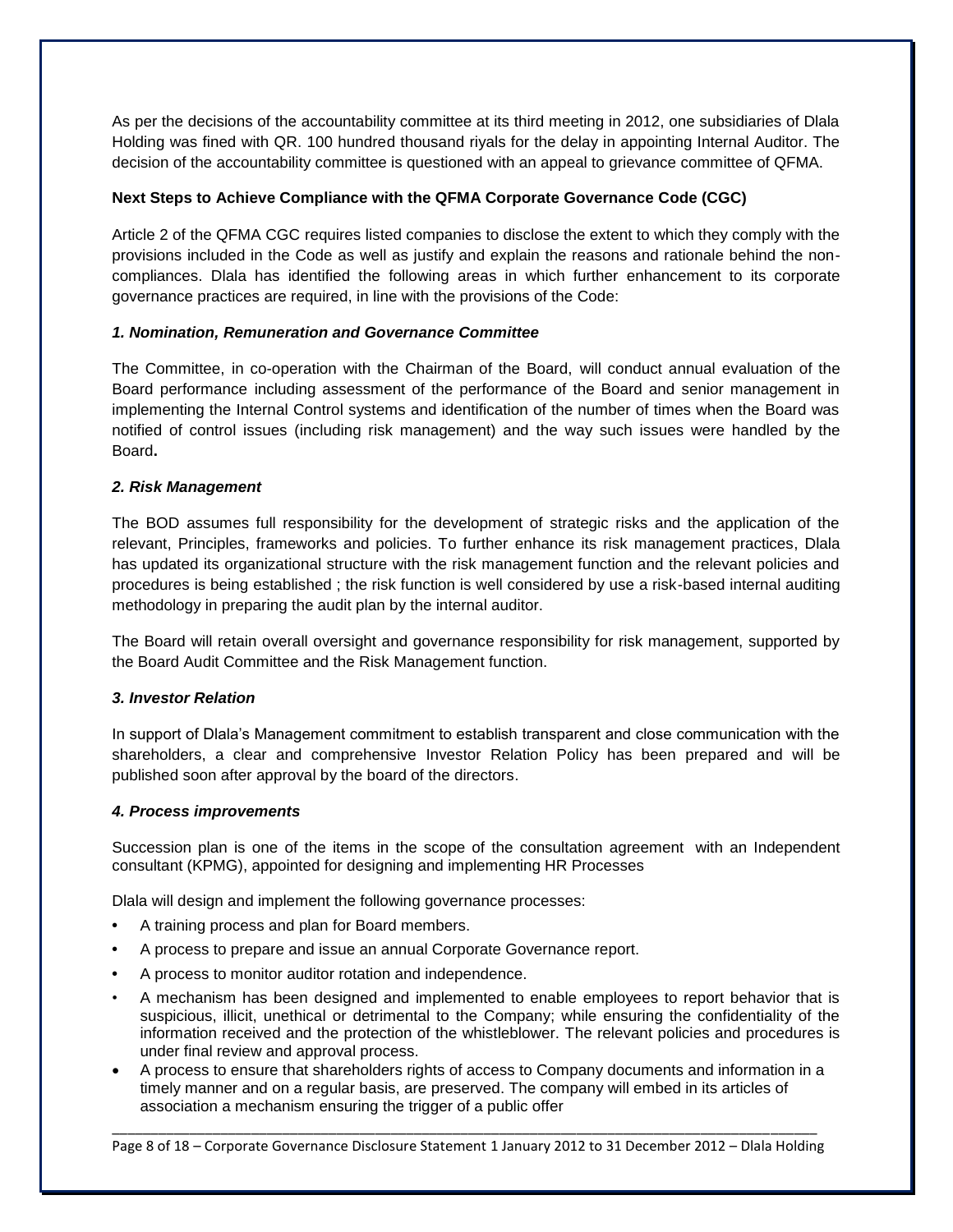#### *5. Policies and Procedures*

The existing governance documentation, complemented with all supporting documents required such as charters, terms of reference and policies and procedures were completed.

To reflect existing practices, all policies and procedures within Dlala holding and its subsidiaries are to be evaluated and reviewed on yearly basis by senior management.

**Nasser Hamad Al Saulaiti**

**Vice Chairman**

# **Annex 1 – Presentation of Our Board Members**

\_\_\_\_\_\_\_\_\_\_\_\_\_\_\_\_\_\_\_\_\_\_\_\_\_\_\_\_\_\_\_\_\_\_\_\_\_\_\_\_\_\_\_\_\_\_\_\_\_\_\_\_\_\_\_\_\_\_\_\_\_\_\_\_\_\_\_\_\_\_\_\_\_\_\_\_\_\_\_\_\_\_\_\_\_\_\_\_\_\_\_ Page 9 of 18 – Corporate Governance Disclosure Statement 1 January 2012 to 31 December 2012 – Dlala Holding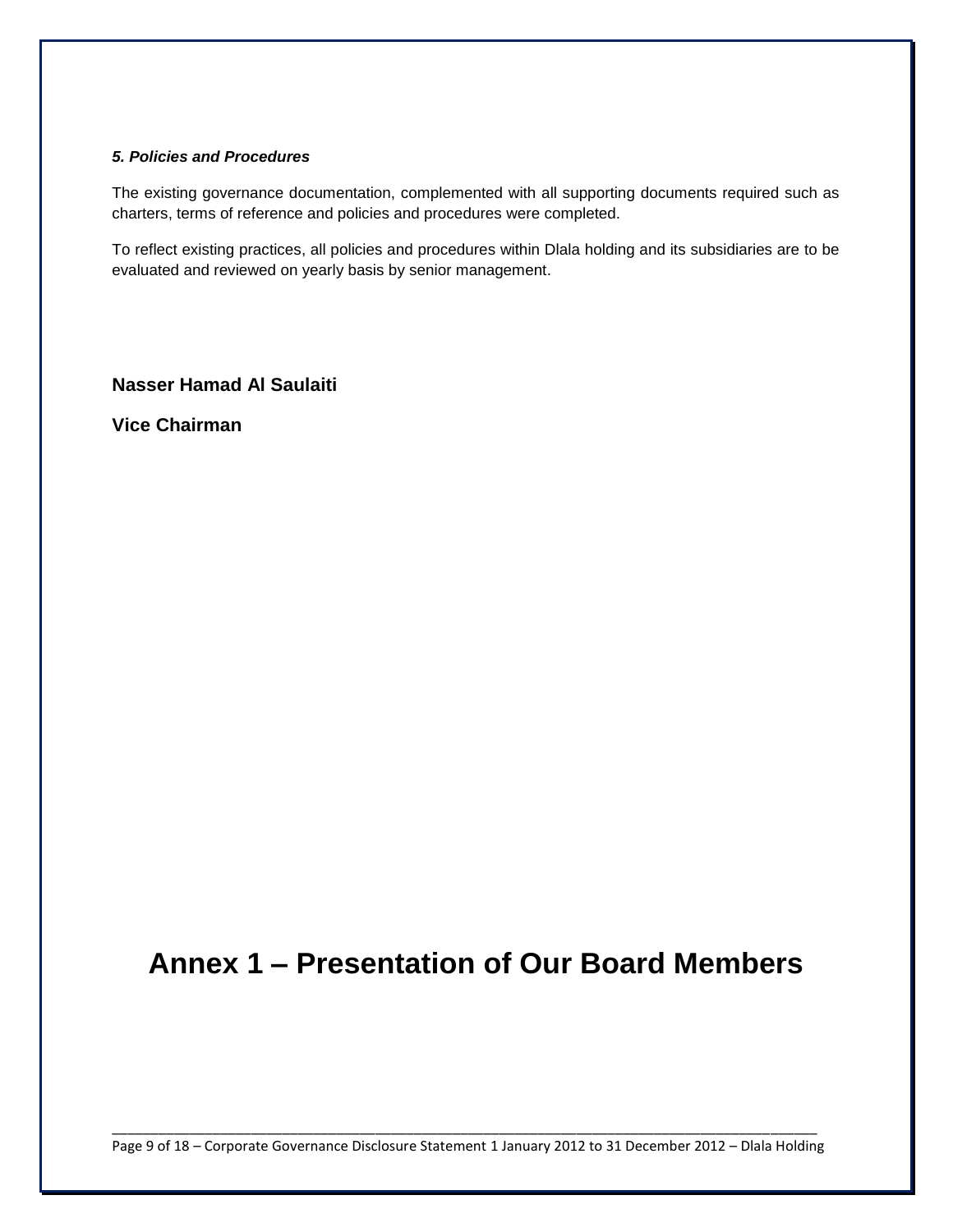#### **Annex 1 – Presentation of Our Board Members –**

# **His Excellency Mr. Rashid Ahmed Hamad Al Mannai**

# **(Chairman)**

- His Excellency holds of a Bachelor degree of Business Administration with major in Financial Management, enjoys extensive experience in the financial sector, participated and attended many forums and conferences locally and internationally as well , he also has extensive knowledge in the field of investment within financial markets locally and internationally.
- Served as Assistant Director of Marketing Department at Doha Bank, also served as Chief of Information unite at the department of Passports and Expatriates Affairs.
- H.E. Resigned from the board on 21/01/2013

# **Dr. Mohamed Nasser Mohamed Nasser Al-Qahtani**

# **(Vice Chairman)**

- Dr. Mohamed al-Qahtani has a Ph.D. in international trade law from the University of Durham, United Kingdom in 2009, in addition to a Master degree of international trade law from the University of Northumbria at Newcastle in the United Kingdome, he also attended and participated in many forums, conferences, locally and internationally in the fields of law and economics.
- Dr .Mohammed al-Qahtani is currently the Vice CEO , the Director of Administrative Affairs & H.R , Member of the Investment Committee and the tenders committee at Al Meera company since 2010,he also is a board member of the QATAR MEAT & LIVESTOCK CO "MAWASHI" , he has also served as Chief Procurement Officer at Qatar liquefied Gas Co., Ltd. "Qatargas", in addition to that he served as an acting director of the Department of procurement and Contracts in the Doha Asian Games in 2006.

# **Mr. Abdul Rahman Ahmad Al Mana.**

# **(Board Member - representing the Education and Health Fund of the Ministry of Economy of Finance)**

- Mr. Abdul Rahman Al Mana holds a bachelor's degree in management and economics.
- Currently, he is an investment analyst in assets management department at the Qatar Investment Authority, he also enjoys an extensive experience in the financial sector, he also participated in many economic and investment forums and conferences in the State of Qatar.

#### **Ms. Moza Mohammed Al Fuddalla Al Sulaiti**

**(Member of Board - representing the Pension Fund of the General Authority for Retirement and Social Insurance authority)**

- Ms. Sulaiti holds a Master degree in Banking and Finance from the University Of Salford, UK.